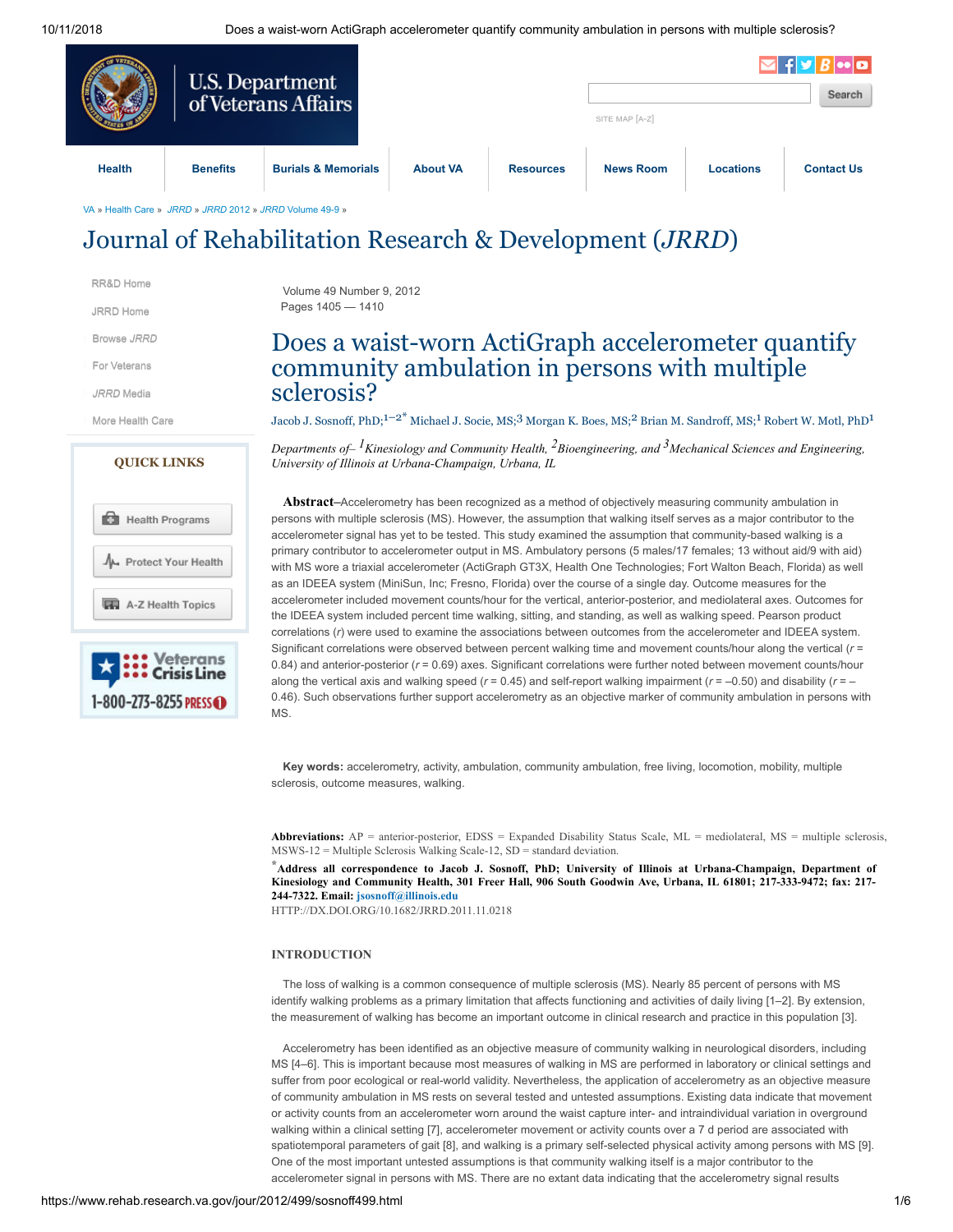predominantly from community walking in persons with MS. To that end, this investigation examined the association between community-based walking and movement (e.g., activity) counts recorded by a waist-worn accelerometer in persons with MS.

#### **METHODS**

#### **Participants**

The sample comprised 22 ambulatory persons (5 males/17 females) with a definite diagnosis of MS consistent with Poser and/or McDonald criteria [10–12]. Demographic information is provided in **Table 1**. Participants ranged in age from 23 to 64 yr with a mean of 46.9 yr (standard deviation [SD] = 11.7 yr). The average time since diagnosis was 11.0 yr (SD = 6.9 yr). Nine (41% of the sample) of the participants used a cane during testing as well as in everyday life. The sample had a range of Expanded Disability Status Scale (EDSS) scores between 0 and 6.0 (interquartile range = 2.5; median = 3.0).

#### **Table 1.**

Demographics of 22 participants with multiple sclerosis.

| Variable                     | Mean | <b>Standard Deviation</b> | <b>Minimum</b> | <b>Maximum</b> |
|------------------------------|------|---------------------------|----------------|----------------|
| Age $(yr)$                   | 46.9 | 11.7                      | 23             | 64             |
| $Yr-D_{\mathbf{v}}$          | 11.0 | 6.9                       | $\pm 0$        | 23.0           |
| $EDSS_{\rm SR}$ (median IQR) | 3.0  | 2.5                       | L O            | 6.0            |
| Assistive Device Usage (%)   | 41   | NΑ                        | NА             | NA             |

#### **Procedures**

Upon arrival at the laboratory, participants provided demographic information and completed the self-reported EDSS [13–14] and the Multiple Sclerosis Walking Scale-12 (MSWS-12) [15]. The participants were then outfitted with a waistworn triaxial accelerometer (ActiGraph GT3X, Health One Technologies; Fort Walton Beach, Florida) and an IDEEA system (MiniSun, Inc; Fresno, Florida). The GT3X accelerometer contains a solid-state, digital accelerometer that generates an electrical signal proportional to the force acting on it along three axes. The IDEEA system consists of 5 uniaxial accelerometers placed on the plantar surfaces of each foot, the anterior portions of each thigh, and centered on the sternum. Based on the activation pattern of the accelerometers, the accompanying software is capable of determining behaviors such as sitting, standing, and walking. The IDEEA system has evidence for its reliability and validity in both nondisabled and pathological populations [16–20]. Participants arrived at our laboratory early in the morning to accumulate a full day–s wear time of the accelerometers. Once outfitted with both the triaxial accelerometer and the IDEEA system, participants continued with a normal daily routine. Participants were instructed not to deviate from normal daily activities. Participants returned to the laboratory in the evening and had the equipment removed.

#### **Data and Statistical Analysis**

Outcome measures for the accelerometer included activity counts/hour for the vertical, anterior-posterior (AP), and mediolateral (ML) axes. While step counts derived from an accelerometer are traditionally used to quantify physical activity levels, they only measure whether a step has taken place without providing information regarding the quality of the step. In contrast, activity counts took into account the binary event of a step as well as the quality/intensity of the step. Outcomes for the IDEEA system included percent time walking, sitting, and standing as well as walking speed (meters/minute). All analyses were completed using SPSS version 17.0 (IBM; Armonk, New York) and significance was noted at *p* < 0.05. Means and SD were calculated for all outcome measures. Pearson product correlations (*r*) were used to examine the association between activity counts and behavior (e.g., walking, standing, and sitting). Values are reported as mean ± SD.

### **RESULTS**

Wear times for the devices ranged from 6.0 to 10.1 h and average 7.6  $\pm$  1.6 h. Mean activity counts/hour along the vertical, AP, and ML axes were  $10,938 \pm 6,313, 15,803 \pm 6,583$ , and  $17,253 \pm 7,684$ , respectively. Participants sat 61.3  $\pm$ 16.9 percent, stood  $23.6 \pm 13.8$  percent, and walked  $5.7 \pm 3.6$  percent of the time. Mean walking speed was  $57.6 \pm 13.2$ m/min. Mean self-perceived walking impairment was 40.3 ± 26.5 based on MSWS-12 scores.

As reported in **Table 2**, percent time spent walking was significantly correlated with activity counts along the vertical (*r* = 0.84) and AP (*r* = 0.69), but not ML (*r* = 0.40), axes. Percent sitting was significantly associated with activity counts along the AP ( $r = -0.54$ ) and ML ( $r = -0.64$ ), but not vertical ( $r = -0.39$ ), axes. Percent standing was significantly correlated with movement counts along the ML axis ( $r = -0.63$ ). Only movement counts along the vertical axis were significantly associated with walking speed  $(r = 0.45)$ , self-reported EDSS scores  $(r = -0.46)$ , and MSWS-12 scores  $(r =$ –0.50). The amount of walking and walking speed were further associated with self-reported EDSS scores (*r* = –0.51 and –0.57, respectively) and MSWS-12 scores (both –0.49).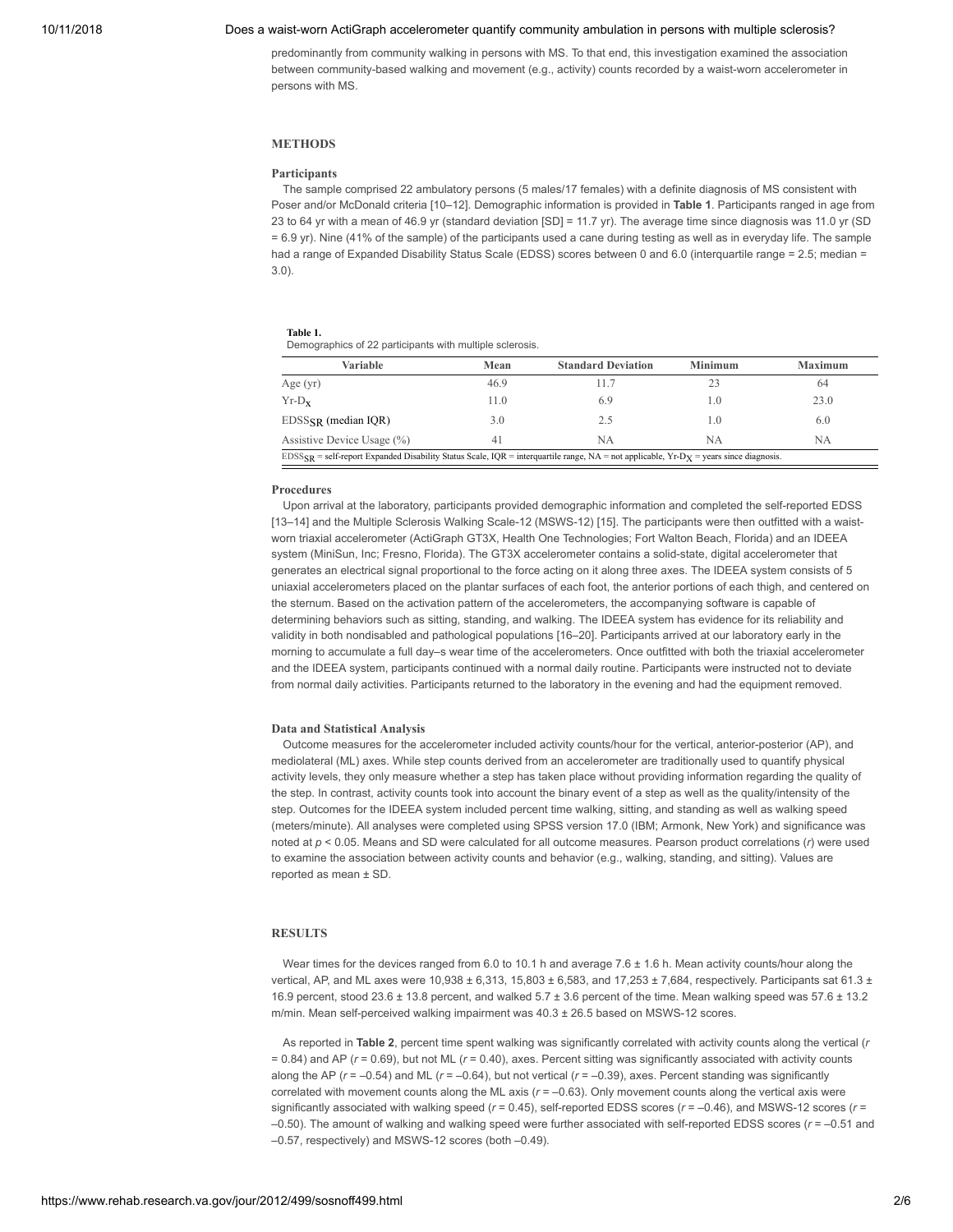**Table 2.**

| Variable         | Sitting $(\% )$      | Standing $(\% )$     | Walking $(\% )$     | <b>Walking Speed</b> | <b>MSWS-12</b>       | <b>EDSSSR</b>        |
|------------------|----------------------|----------------------|---------------------|----------------------|----------------------|----------------------|
| Vertical         | $-0.39$              | $-0.26$              | $0.84$ <sup>*</sup> | $0.45*$              | $-0.50$ <sup>*</sup> | $-0.46$ <sup>*</sup> |
| AP               | $-0.54$ <sup>*</sup> | 0.37                 | $0.69*$             | 0.01                 | $-0.15$              | $-0.20$              |
| ML               | $-0.64$ <sup>*</sup> | $-0.63$ <sup>*</sup> | 0.40                | $-0.23$              | $-0.18$              | $-0.08$              |
| Sitting $(\%)$   |                      | $-0.80$ <sup>*</sup> | $-0.28$             | 0.11                 | $-0.16$              | $-0.09$              |
| Standing $(\% )$ |                      |                      | 0.19                | 0.11                 | $-0.06$              | $-0.09$              |
| Walking $(\%)$   |                      |                      |                     | 0.27                 | $-0.49$ <sup>*</sup> | $-0.51$ <sup>*</sup> |
| Walking Speed    |                      |                      |                     |                      | $-0.49$ <sup>*</sup> | $-0.57$ <sup>*</sup> |
| MSWS-12          |                      |                      |                     |                      |                      | $0.86*$              |

*p* < 0.05.<br>AP = anterior-posterior axis of GT3X accelerometer, EDSS<sub>SR</sub> = self-report Expanded Disability Status Scale, ML = mediolateral axis of GT3X accelerometer,  $MSWS-12 =$  Multiple Sclerosis Walking Scale-12, Vertical = vertical axis of GT3X accelerometer.

#### **DISCUSSION**

This investigation tested the assumption that a waist-worn accelerometer captures community walking behavior in persons with MS. To that end, the primary novel results were that activity counts along the vertical axis were associated with time spent walking as well as walking speed, disability status, and self-reported walking impairment. Collectively, this further indicates that accelerometry provides an objective measure of community ambulation in MS.

Conceptually, the degree of walking impairment in MS depends on the interplay among pathological, physiological, personal, and environmental parameters [6]. Yet, researchers and clinicians routinely measure walking impairment using the 500 m walk of the EDSS and timed walk tests [21–24]. The primary limitation of those measures involves performance under controlled, static circumstances. Such conditions reflect the effect of pathological, physiological, and personal factors on ambulatory impairment but do not account for additive influence of community or environmental factors. Consequently, those measures fail to reliably capture impairments in community-based ambulation. By comparison, the results from the current study suggest that accelerometry can capture the amount and quality of walking (e.g., speed) in a real-world environment. When considering the results of this study along with previous research [4,6– 7,9], substantial evidence exists supporting the application of commercially available, waist-worn accelerometers for measuring community-based ambulation in persons with MS.

The findings of this study extend research examining accelerometry as an objective marker of walking impairment. For instance, data indicate that a waist-worn accelerometer is sensitive to intra- and interindividual variation in walking speed [7] and that accelerometer data collected over a 7 d period are related to gait kinematics [8]. Taking this into consideration, the results from the present study further suggest that accelerometry is an objective marker of community walking in MS because counts/hour along the vertical axis were associated with community-based ambulation captured by the IDEEA system.

Despite the novelty of the present findings, this investigation had some limitations. One of the limitations was that the results are dependent on the algorithm implemented by the IDEEA system to determine walking behavior. It is possible that implementation of a different algorithm to detect walking in the acceleration profiles of the IDEEA system could change the association between the amount and quality of walking in MS and the output of the ActiGraph accelerometer. Additionally, data collection was limited to a single day of testing, excluding the examination of day to day variations. Lastly, given that the sample had on average a relatively low level of disability (median EDSS of 3.0), the current observations may not apply to those with greater disability. Although this is a limitation, it is important to note that 41 percent of the current sample used an assistive device during walking and that the current observations are likely to extend to those with greater impairment. Further work is necessary to examine this possibility.

### **CONCLUSIONS**

The novel findings of this investigation are that the vertical signal from a commercially available, three-dimensional, waist-worn accelerometer is related to the amount and quality of walking in a real-world environment in persons with MS. Combined with recent research on accelerometry and walking impairment, the current results indicate that accelerometry provides an objective marker of walking impairments that occur within the community among persons with MS. Future work is needed to determine whether accelerometry is sensitive to changes in gait as a function of disease, rehabilitation, pharmaceutical treatment, and/or disability progression.

#### **ACKNOWLEDGMENTS**

**Author Contributions:** *Study concept and design:* J. J. Sosnoff, R. W. Motl. *Acquisition of data:* M. K. Boes, M. J. Socie. *Analysis and interpretation of data:* J. J. Sosnoff, B. M. Sandroff, M. K. Boes, M. J. Socie, R. W. Motl. *Drafting of manuscript:* J. J. Sosnoff, R. W. Motl. *Critical revision of manuscript for important intellectual content:* J. J. Sosnoff, B. M. Sandroff, M. K. Boes, M. J. Socie, R. W. Motl.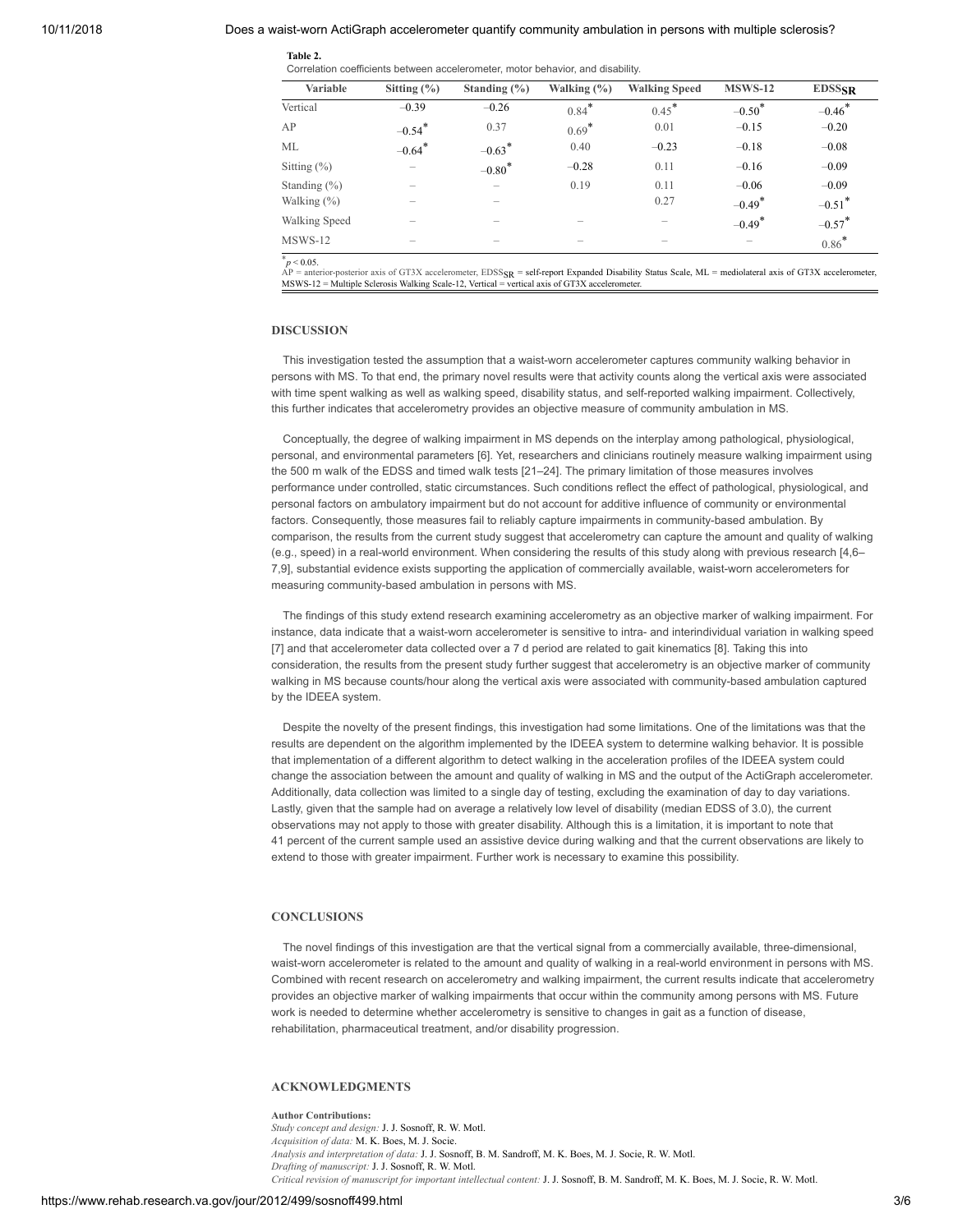*Statistical analysis:* J. J. Sosnoff, R. W. Motl. *Administrative, technical, or material support:* J. J. Sosnoff, R. W. Motl, B. M. Sandroff, M. K. Boes, M. J. Socie. *Study supervision:* J. J. Sosnoff. **Financial Disclosures:** The authors have declared that no competing interests exist. **Funding/Support:** This material was unfunded at the time of manuscript preparation. **Institutional Review:** Participants were informed of the experimental procedures and signed a consent form approved by a university institutional review board.

**Participant Follow-Up:** The authors do not plan to inform participants of the publication of this study.

#### **REFERENCES**

- 1. Larocca NG. Impact of walking impairment in multiple sclerosis: perspectives of patients and care partners. Patient. 2011;4(3):189–201[.\[PMID:21766914\]](http://www.ncbi.nlm.nih.gov/entrez/query.fcgi?cmd=Retrieve&db=PubMed&list_uids=21766914&dopt=Abstract) <http://dx.doi.org/10.2165/11591150-000000000-00000>
- 2. Scheinberg L, Holland N, Larocca N, Laitin P, Bennett A, Hall H. Multiple sclerosis; earning a living. N Y State J Med. 1980;80(9):1395–1400. [\[PMID:6938807\]](http://www.ncbi.nlm.nih.gov/entrez/query.fcgi?cmd=Retrieve&db=PubMed&list_uids=6938807&dopt=Abstract)
- 3. Bethoux F, Bennett SE. Evaluating walking in patients with multiple sclerosis. Int J MS Care. 2011;13(1):4–14. <http://dx.doi.org/10.7224/1537-2073-13.1.4>
- 4. Sosnoff JJ, Goldman MD, Motl RW. Real-life walking impairment in multiple sclerosis: preliminary comparison of four methods for processing accelerometry data. Mult Scler. 2010;16(7):868–77.[\[PMID:20534642\]](http://www.ncbi.nlm.nih.gov/entrez/query.fcgi?cmd=Retrieve&db=PubMed&list_uids=20534642&dopt=Abstract) <http://dx.doi.org/10.1177/1352458510373111>
- 5. Weikert M, Motl RW, Suh Y, McAuley E, Wynn D. Accelerometry in persons with multiple sclerosis: measurement of physical activity or walking mobility? J Neurol Sci. 2010;290(1–2):6–11.[\[PMID:20060544\]](http://www.ncbi.nlm.nih.gov/entrez/query.fcgi?cmd=Retrieve&db=PubMed&list_uids=20060544&dopt=Abstract) <http://dx.doi.org/10.1016/j.jns.2009.12.021>
- 6. Pearson OR, Busse ME, van Deursen RW, Wiles CM. Quantification of walking mobility in neurological disorders. QJM. 2004;97(8):463–75.[\[PMID:15256604\]](http://www.ncbi.nlm.nih.gov/entrez/query.fcgi?cmd=Retrieve&db=PubMed&list_uids=15256604&dopt=Abstract) <http://dx.doi.org/10.1093/qjmed/hch084>
- 7. Motl RW, Sosnoff JJ, Dlugonski D, Suh Y, Goldman M. Does a waist-worn accelerometer capture intra- and inter-person variation in walking behavior among persons with multiple sclerosis? Med Eng Phys. 2010;32(10):1224–28. [\[PMID:20875952\]](http://www.ncbi.nlm.nih.gov/pubmed/20875952) <http://dx.doi.org/10.1016/j.medengphy.2010.08.015>
- 8. Sosnoff JJ, Weikert M, Dlugonski D, Smith DC, Motl RW. Quantifying gait impairment in multiple sclerosis using GAITRite technology. Gait Posture. 2011;34(1):145–47. [\[PMID:21531562\]](http://www.ncbi.nlm.nih.gov/pubmed/21531562) <http://dx.doi.org/10.1016/j.gaitpost.2011.03.020>
- 9. Weikert M, Dlugonski D, Balantrapu S, Motl RW. Most common types of physical activity self-selected by people with multiple sclerosis. Int J MS Care. 2011;13(1):16–20. <http://dx.doi.org/10.7224/1537-2073-13.1.16>
- 10. Poser CM. The diagnosis and management of multiple sclerosis. Acta Neurol Scand. 2005;112(3):199–201. [\[PMID:16097966\]](http://www.ncbi.nlm.nih.gov/pubmed/16097966) <http://dx.doi.org/10.1111/j.1600-0404.2005.00450.x>
- 11. Poser S. Symptomatology and diagnosis of multiple sclerosis. JAMA. 1982;248(9):1065. [\[PMID:7109196\]](http://www.ncbi.nlm.nih.gov/pubmed/7109196) <http://dx.doi.org/10.1001/jama.1982.03330090037018>
- 12. McDonald WI, Compston A, Edan G, Goodkin D, Hartung HP, Lublin FD, McFarland HF, Paty DW, Polman CH, Reingold SC, Sandberg-Wollheim M, Sibley W, Thompson A, van den Noort S, Weinshenker BY, Wolinsky JS. Recommended diagnostic criteria for multiple sclerosis: guidelines from the International Panel on the diagnosis of multiple sclerosis. Ann Neurol. 2001;50(1):121–27. [\[PMID:11456302\]](http://www.ncbi.nlm.nih.gov/pubmed/11456302) <http://dx.doi.org/10.1002/ana.1032>
- 13. Hohol MJ, Orav EJ, Weiner HL. Disease steps in multiple sclerosis: a simple approach to evaluate disease progression. Neurology. 1995;45(2):251–55. [\[PMID:7854521\]](http://www.ncbi.nlm.nih.gov/entrez/query.fcgi?cmd=Retrieve&db=PubMed&list_uids=7854521&dopt=Abstract) <http://dx.doi.org/10.1212/WNL.45.2.251>
- 14. Hohol MJ, Orav EJ, Weiner HL. Disease steps in multiple sclerosis: a longitudinal study comparing disease steps and EDSS to evaluate disease progression. Mult Scler. 1999; 5(5):349–54. [\[PMID:10516779\]](http://www.ncbi.nlm.nih.gov/entrez/query.fcgi?cmd=Retrieve&db=PubMed&list_uids=10516779&dopt=Abstract)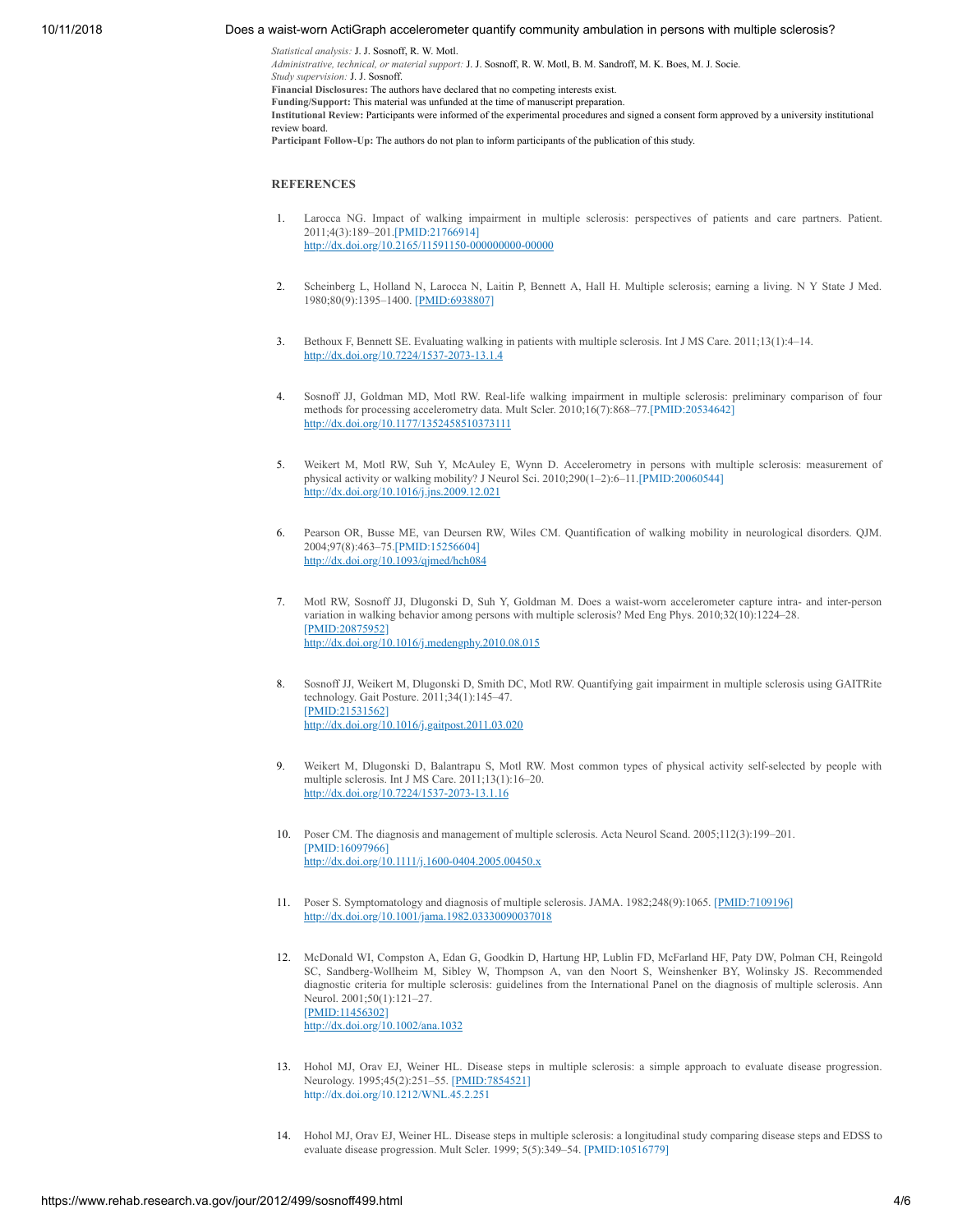- 15. Hobart JC, Riazi A, Lamping DL, Fitzpatrick R, Thompson AJ. Measuring the impact of MS on walking ability: the 12-Item MS Walking Scale (MSWS-12). Neurology. 2003;60(1):31–36. [\[PMID:12525714\]](http://www.ncbi.nlm.nih.gov/entrez/query.fcgi?cmd=Retrieve&db=PubMed&list_uids=12525714&dopt=Abstract) <http://dx.doi.org/10.1212/WNL.60.1.31>
- 16. Mackey AH, Hewart P, Walt SE, Stott NS. The sensitivity and specificity of an activity monitor in detecting functional activities in young people with cerebral palsy. Arch Phys Med Rehabil. 2009;90(8):1396–1401. [\[PMID:19651274\]](http://www.ncbi.nlm.nih.gov/entrez/query.fcgi?cmd=Retrieve&db=PubMed&list_uids=19651274&dopt=Abstract) <http://dx.doi.org/10.1016/j.apmr.2009.01.029>
- 17. Gorelick ML, Bizzini M, Maffiuletti NA, Munzinger JP, Munzinger U. Test-retest reliability of the IDEEA system in the quantification of step parameters during walking and stair climbing. Clin Physiol Funct Imaging. 2009;29(4): 271–76. [\[PMID:19302230\]](http://www.ncbi.nlm.nih.gov/entrez/query.fcgi?cmd=Retrieve&db=PubMed&list_uids=19302230&dopt=Abstract) <http://dx.doi.org/10.1111/j.1475-097X.2009.00864.x>
- 18. Maffiuletti NA, Gorelick M, Kramers-de Quervain I, Bizzini M, Munzinger JP, Tomasetti S, Stacoff A. Concurrent validity and intrasession reliability of the IDEEA accelerometry system for the quantification of spatiotemporal gait parameters. Gait Posture. 2008;27(1):160–63. [\[PMID:17336070\]](http://www.ncbi.nlm.nih.gov/pubmed/17336070) <http://dx.doi.org/10.1016/j.gaitpost.2007.01.003>
- 19. Huddleston J, Alaiti A, Goldvasser D, Scarborough D, Freiberg A, Rubash H, Malchau H, Harris W, Krebs D. Ambulatory measurement of knee motion and physical activity: preliminary evaluation of a smart activity monitor. J Neuroeng Rehabil. 2006;3:21. [\[PMID:16970818\]](http://www.ncbi.nlm.nih.gov/entrez/query.fcgi?cmd=Retrieve&db=PubMed&list_uids=16970818&dopt=Abstract) <http://dx.doi.org/10.1186/1743-0003-3-21>
- 20. Gardner MJ, Barker JU, Briggs SM, Backus SI, Helfet DL, Lane JM, Lorich DG. An evaluation of accuracy and repeatability of a novel gait analysis device. Arch Orthop Trauma Surg. 2007;127(3):223–27. [\[PMID:17195932\]](http://www.ncbi.nlm.nih.gov/entrez/query.fcgi?cmd=Retrieve&db=PubMed&list_uids=17195932&dopt=Abstract) <http://dx.doi.org/10.1007/s00402-006-0279-2>
- 21. Goldman MD, Marrie RA, Cohen JA. Evaluation of the six-minute walk in multiple sclerosis subjects and healthy controls. Mult Scler. 2008;14(3):383–90. [\[PMID:17942508\]](http://www.ncbi.nlm.nih.gov/pubmed/17942508) <http://dx.doi.org/10.1177/1352458507082607>
- 22. Kragt JJ, van der Linden FA, Nielsen JM, Uitdehaag BM, Polman CH. Clinical impact of 20% worsening on Timed 25-foot Walk and 9-hole Peg Test in multiple sclerosis. Mult Scler. 2006;12(5):594–98. [\[PMID:17086905\]](http://www.ncbi.nlm.nih.gov/entrez/query.fcgi?cmd=Retrieve&db=PubMed&list_uids=17086905&dopt=Abstract) <http://dx.doi.org/10.1177/1352458506070768>
- 23. Hoogervorst EL, Kalkers NF, Uitdehaag BM, Polman CH. A study validating changes in the multiple sclerosis functional composite. Arch Neurol. 2002;59(1):113–16. [\[PMID:11790238\]](http://www.ncbi.nlm.nih.gov/pubmed/11790238) <http://dx.doi.org/10.1001/archneur.59.1.113>
- 24. Hobart J, Kalkers N, Barkhof F, Uitdehaag B, Polman C, Thompson A. Outcome measures for multiple sclerosis clinical trials: relative measurement precision of the Expanded Disability Status Scale and Multiple Sclerosis Functional Composite. Mult Scler. 2004;10(1):41–46. [\[PMID:14760951\]](http://www.ncbi.nlm.nih.gov/entrez/query.fcgi?cmd=Retrieve&db=PubMed&list_uids=14760951&dopt=Abstract) <http://dx.doi.org/10.1191/1352458504ms983oa>

Submitted for publication November 17, 2011. Accepted in revised form February 13, 2012.

This article and any supplementary material should be cited as follows: Sosnoff JJ, Socie MJ, Boes MK, Sandroff BM, Motl RW. Does a waist-worn ActiGraph accelerometer quantify community ambulation in persons with multiple sclerosis? J Rehabil Res Dev. 2012;49(9):1405–10. http://dx.doi.org/10.1682/JRRD.2011.11.0218 ResearcherID: Jacob J. Sosnoff, PhD: I-4429-2012

Go to TOP

Last Reviewed or Updated Monday, January 7, 2013 10:27 AM